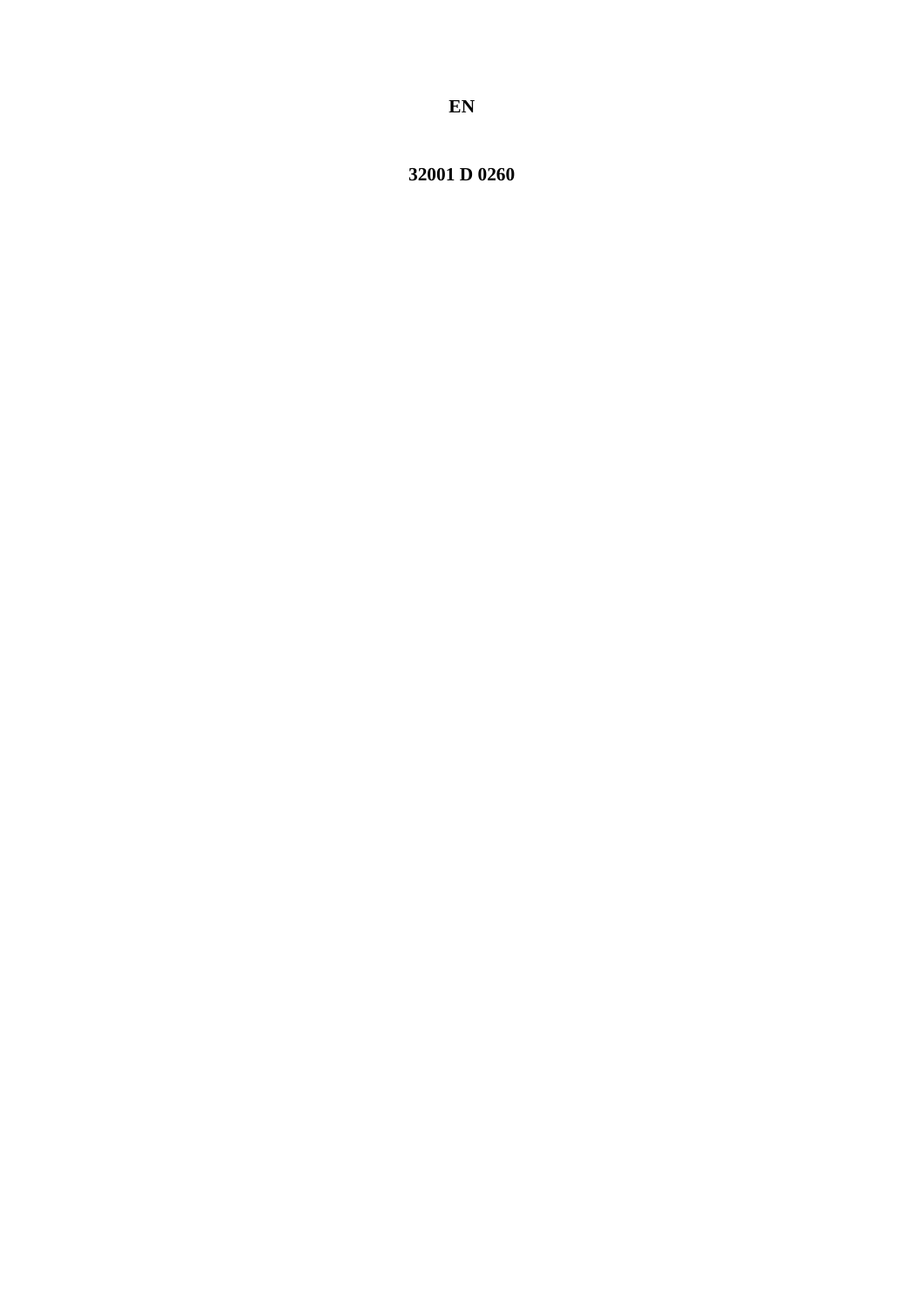# **DECISION OF THE EEA JOINT COMMITTEE No 119/2001**

## **of 28 September 2001**

# **amending Annex XIII (Transport) to the EEA Agreement**

#### THE EEA JOINT COMMITTEE,

Having regard to the Agreement on the European Economic Area, as amended by the Protocol adjusting the Agreement on the European Economic Area, hereinafter referred to as 'the Agreement', and in particular Article 98 thereof,

#### Whereas:

- (1) Annex XIII to the Agreement was amended by Decision of the EEA Joint Committee No 93/200[1](#page-1-0) of 13 July 2001<sup>1</sup>.
- (2) Commission Decision 2001/260/EC of 21 March 2001 on the basic parameters of the command-control and signalling subsystem of the trans-European high-speed rail system referred to as 'ERTMS characteristics' in Annex II(3) to Directive  $96/48/EC^2$ is to be incorporated into the Agreement,

HAS DECIDED AS FOLLOWS:

## *Article 1*

The following point shall be inserted after point 37b (Commission Decision 1999/569/EC) of Annex XIII to the Agreement:

'37c. **32001 D 0260**: Commission Decision 2001/260/EC of 21 March 2001 on the basic parameters of the command-control and signalling subsystem of the trans-European high-speed rail system referred to as "ERTMS characteristics" in Annex II(3) to Directive 96/48/EC (OJ L 93, 3.4.2001, p. 53).'

 $1$  OJ L 251, 20.9.2001, p. 19.

<span id="page-1-0"></span> $^{2}$  OJ L 93, 3.4.2001, p. 53.